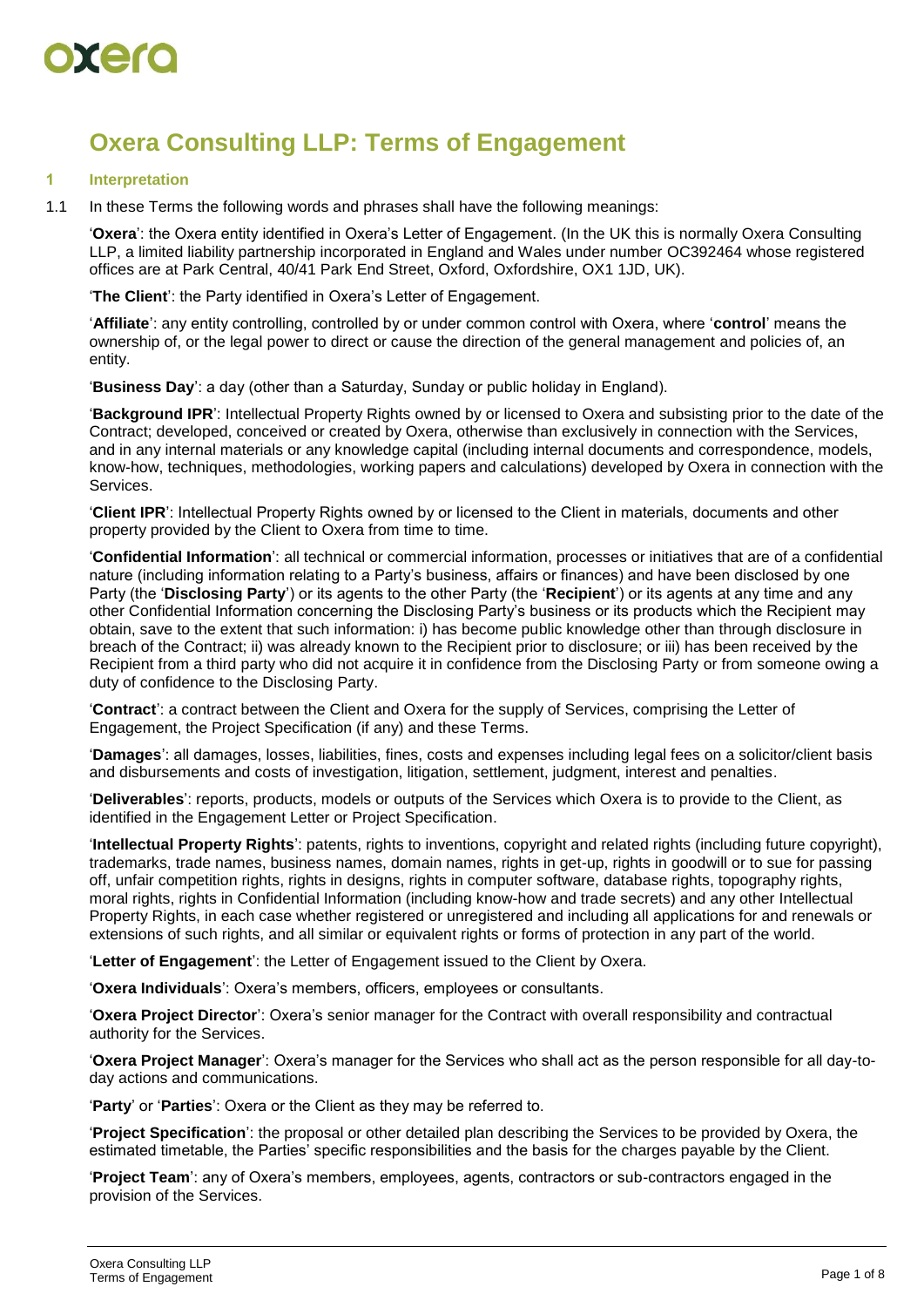

'**Services**': the Services to be provided to the Client by Oxera under the Contract as set out in the Letter of Engagement and/or Project Specification or otherwise agreed with the Client from time to time.

'**Terms**': these Terms of Engagement.

- 1.2 If there is any conflict or inconsistency between the Terms, the Letter of Engagement or the Project Specification, then unless stated otherwise the order of priority from highest to lowest is: i) the Letter of Engagement; ii) the Project Specification; iii) these Terms.
- 1.3 In these Terms, unless the context requires otherwise:
	- 1.3.1 references to any law or regulation include any updates or amendments to it;
	- 1.3.2 a reference to the singular includes the plural and vice versa;
	- 1.3.3 a reference to a person includes any natural person or any legal person, body or organisation, incorporated or unincorporated;
	- 1.3.4 a reference to a Party means a Party to the Contract;
	- 1.3.5 words following includes, including, for example and in particular shall be construed as indicative and not exhaustive; and
	- 1.3.6 references to **writing** include emails between the Parties' authorised representatives except in cases of legal notices.

#### <span id="page-1-0"></span>**2 Oxera's relationship with the Client**

- 2.1 By signing the Letter of Engagement the Client is accepting Oxera's offer to provide the Services on the terms set out in the Contract and is entering into the Contract with Oxera.
- 2.2 The terms of the Contract govern the provision of the Services to the exclusion of all other terms which the Client seeks to impose or incorporate (including any standard terms to which the Client refers in any purchase order or other document), or which may be implied by trade, custom, practice or course of dealing.
- 2.3 Oxera may subcontract some of the Services to Oxera's Affiliates or other service providers who may deal with the Client directly (such as members of the Project Team who are consultants rather than Oxera's employees).
- <span id="page-1-1"></span>2.4 Subject to these Terms, Oxera alone will be liable to the Client in connection with the performance of the Contract, including for any wrongful acts or omissions of any Oxera Individual. No Oxera Individual shall owe the Client any personal duty of care nor be liable to the Client. The Client may not bring any claim, whether in contract, tort, under statute or otherwise, against any Oxera Individual in connection with the Contract.

### **3 Oxera's obligations**

- 3.1 Oxera shall use reasonable endeavours to manage and complete the Services in accordance with the Project Specification in all material respects.
- 3.2 Oxera shall use reasonable endeavours to meet the performance dates specified in the Project Specification, or other dates as agreed between the Parties, but any such dates shall be estimates only and time for performance shall not be of the essence of the Contract.
- 3.3 The Client may be required to formally approve the Deliverables provided during a phase of the Services in order for Oxera to proceed to a subsequent phase. If Deliverables have been approved by the Client, the Client agrees that Oxera may rely on the suitability of these Deliverables for the performance of the remainder of the Services and Oxera shall not be liable for any defects in later Services or Deliverables to the extent that they are derived from Deliverables approved by the Client.
- 3.4 Oxera shall appoint the Oxera Project Director, Oxera Project Manager and Oxera Project Team. Oxera has the right to replace or alter the personnel provided from time to time at Oxera's discretion.
- <span id="page-1-2"></span>3.5 Any pricing set out in Oxera's Project Specification relates only to the scope of the Services described in it. If the Client requires any additional Services or any change in scope then these will be the subject of a further contract to be agreed and executed by the Parties either as a replacement of or extension to the Contract. In the absence of such a further contract Oxera will not be obliged to provide any additional or out-of-scope Services.

### **4 The Client's obligations**

- 4.1 The Client shall:
	- 4.1.1 co-operate with Oxera in all matters relating to the Services;
	- 4.1.2 appoint and provide Oxera with contact details for the Client's representative for the management of the Contract, who shall have authority to manage day-to-day communications and interactions with Oxera as well as authority to bind the Client contractually;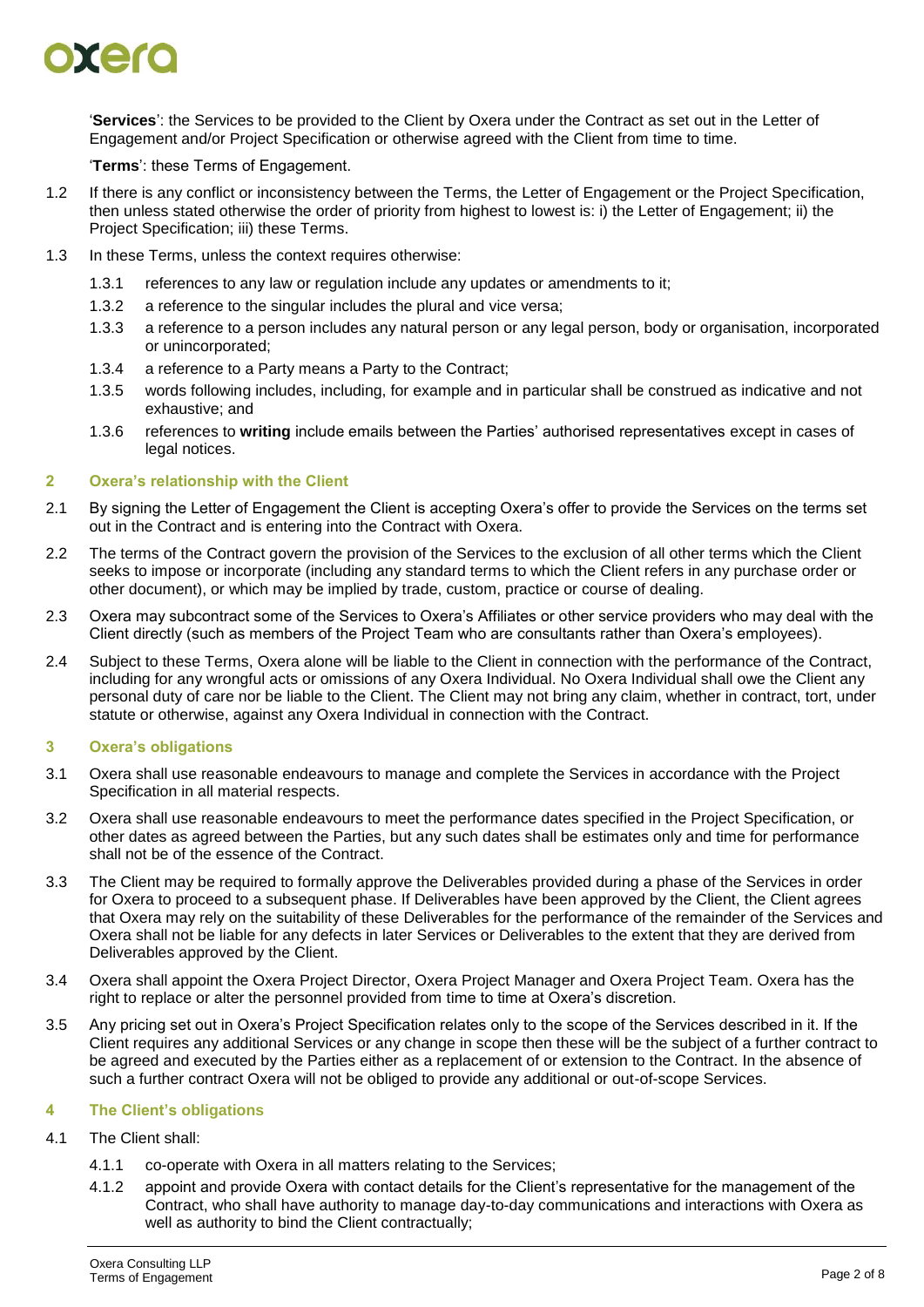

- 4.1.3 provide, in a timely manner, such data, information and facilities as Oxera may reasonably request in order to provide the Services, and respond promptly to all queries or requests for instructions Oxera may raise in the course of providing the Services; and
- 4.1.4 ensure that the Project Specification is complete and accurate for the Client's requirements.
- 4.2 The Client warrants that all information, data and materials provided by the Client to Oxera will be, to the best of the Client's knowledge, lawful, accurate and complete in all material respects, that the Client is entitled to provide the information, data and materials to Oxera without recourse to any third party and that Oxera's authorised use of the information, data and materials for the purposes of the Contract will not infringe the rights of any third party. The Client will notify Oxera promptly if the Client has reason to believe that anything provided by the Client to Oxera is not lawful, accurate or complete or that its disclosure or use infringes any third party's rights.
- 4.3 If Oxera's performance in relation to the Services is prevented or delayed by any act or omission of the Client, or by a failure by the Client to perform any of their obligations as set out in the Contract ('**Client Default**'), then:
	- 4.3.1 Oxera shall not be liable for any for such failure or delay in performance;
	- 4.3.2 Oxera may suspend performance of the affected Services until the Client has provided an adequate remedy to the Client Default; and
	- 4.3.3 Oxera shall be entitled to charge the Client for additional time Oxera may incur as a result of the Client Default, together with any additional costs, losses or expenses sustained or incurred by Oxera arising from the Client Default. Oxera shall use reasonable endeavours to mitigate these costs, losses or expenses.

#### **5 Charges and payment**

- 5.1 The charges payable for the Services shall be calculated on either:
	- 5.1.1 a time and materials basis, at the rates set out in the Project Specification, or otherwise Oxera's standard hourly fee rates as advised to the Client and amended from time to time; or
	- 5.1.2 a fixed price basis.
- 5.2 If the charges payable for the Services are payable on a time and materials basis, Oxera shall ensure that all members of the Project Team complete timesheets recording time spent on the Services, and Oxera shall use such timesheets to calculate the charges covered by each invoice.
- 5.3 If Oxera is required by any legal process to produce information or personnel as witnesses in connection with the subject matter of this Contract, the Client shall reimburse Oxera for any time (at Oxera's standard rates) and expenses (including reasonable legal costs) incurred, unless Oxera is a Party to the relevant proceedings or investigation.
- 5.4 Oxera shall invoice the Client for Oxera's charges:
	- 5.4.1 in relation to Services charged at a fixed price, at such intervals as are set out in the Project Specification; and
	- 5.4.2 in relation to Services charged on a time and materials basis, monthly in arrears, in each case setting out the applicable charges for time, expenses and materials (together with VAT where appropriate) for the period concerned, with a detailed breakdown of (in the case of Services charged on a time and materials basis) the time spent by each member of the Project Team and of any expenses and materials, supported by relevant documentation.
- 5.5 The Client shall pay the cost of all accommodation, subsistence, travel, data acquisition and any other ancillary expenses reasonably incurred by Oxera in connection with the provision of the Services, and the cost of any materials or Services reasonably and properly provided by third parties required by Oxera for the supply of the Services.
- 5.6 All invoices rendered are due and payable within twenty-eight (28) days of the invoice date. The Client must notify Oxera in writing of any dispute relating to an invoice within fourteen (14) days after receipt of the invoice. In the event of any dispute, the Client must pay any undisputed sums pending resolution of the dispute. Otherwise, the Client shall pay all amounts due under the Contract in full without any deduction, set-off, counterclaim or withholding except as required by law.
- 5.7 Without limiting any other right or remedy, if the Client fails to pay Oxera on the due date Oxera may:
	- 5.7.1 charge the Client interest on the overdue amount at the rate provided by the Late Payment of Commercial Debts (Interest) Act 1998, accruing on a daily basis from the due date until the date of actual payment of the overdue amount; and
	- 5.7.2 suspend all Services until payment has been made in full.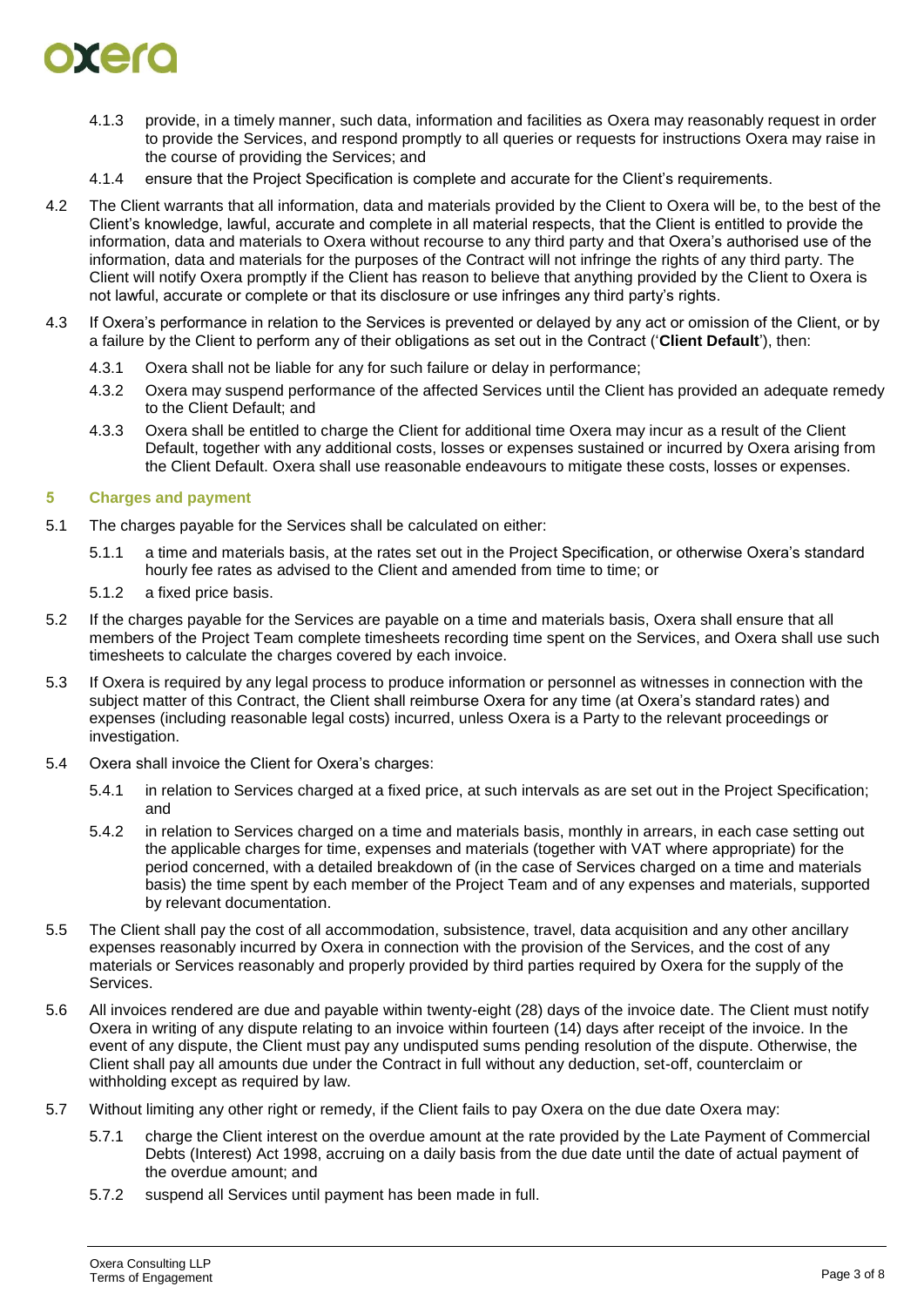# orero

- 5.8 Where the Client expects a third party to reimburse the Client for Oxera's charges, Oxera shall remain entitled to recover payment in full and upon these terms from the Client, whether or not the third party fails to pay the Client on the due date or at all.
- 5.9 The Client agrees that Oxera may set off any liability the Client has to Oxera against any liability Oxera has to the Client.

# <span id="page-3-2"></span>**6 Third-party reliance**

- 6.1 Oxera's Services, including any Deliverables, are provided for the Client's benefit alone and are not intended to be relied upon by any third party. Oxera expressly disclaims all liability for any use of, or reliance placed on, Oxera's Services or Deliverables by any third party, unless Oxera has entered into a separate letter of reliance with that third party (in which case the extent of such liability will be determined solely by that letter).
- 6.2 The Client may not modify or adapt any Deliverable, disclose any Deliverable to any third party or publish any Deliverable except to the extent expressly anticipated in the Project Specification or Letter of Engagement, as required by law, or with Oxera's prior written consent. In disclosing or publishing any Deliverable or any material derived from the Deliverable the Client must include in full any disclaimers or references which Oxera included in the Deliverable and otherwise must comply with any laws or regulations which may apply to such disclosure or publication. Oxera expressly reserves all rights and remedies in relation to any unauthorised use of Oxera's Deliverables by third parties, including the right to take action for infringement or misuse of Confidential Information.
- <span id="page-3-3"></span>6.3 The Client will indemnify Oxera, Oxera's Affiliates and the Oxera Individuals against any Damages suffered or incurred by Oxera or them in connection with any claim brought or threatened against Oxera by any third party arising in connection with the Services or Deliverables, except to the extent that such claim is brought or threatened by a third party:
	- 6.3.1 with whom Oxera has entered into a letter of reliance to which that claim relates;
	- 6.3.2 on the basis that any of Oxera's Background IPR contained in those Deliverables infringes the relevant third party's rights; or
	- 6.3.3 based on personal injury or property damage which Oxera is alleged to have caused.

# <span id="page-3-1"></span>**7 Limitation of liability: THE CLIENT'S ATTENTION IS PARTICULARLY DRAWN TO THIS CLAUSE**

- <span id="page-3-0"></span>7.1 Nothing in the Contract excludes Oxera's liability:
	- 7.1.1 for death or personal injury caused by Oxera's negligence;
	- 7.1.2 resulting from fraud or fraudulent misrepresentation made by Oxera; or
	- 7.1.3 for any other liability for which liability may not lawfully be limited or excluded.
- 7.2 Subject to Clause [7.1:](#page-3-0)
	- 7.2.1 Oxera shall not be liable for:
		- i) any: loss of profits; loss of business; loss of agreements or contracts; loss of anticipated savings; loss of data; loss of reputation or depletion of goodwill (in each case whether direct or indirect); or
		- ii) any special, indirect or consequential loss, costs, Damages, charges or expenses however arising, and;
	- 7.2.2 Oxera's total aggregate liability in contract, tort (including negligence or breach of statutory duty), indemnity, misrepresentation, restitution or otherwise for any other Damages arising in connection with the performance or contemplated performance of the Contract shall be limited to the value of the fees paid for the Services (excluding expenses, materials and disbursements) during the six (6) months preceding the date on which the first event or occurrence giving rise to liability occurred (or, where such event or occurrence occurs during the first six (6) months of the Contract, the value of the fees which would have been paid for the Services assuming performance in full during those first six (6) months). For the avoidance of doubt, if there are multiple Client Parties to the Contract, Oxera's aggregate liability to all such Parties will be subject to this limit, and it will be a matter for the Client to allocate among the Client respective shares of any potential recovery of Damages from Oxera.
- 7.3 Oxera's liability for Damages which the Client has suffered arising directly or indirectly in connection with the Services shall be limited to a proportion that is just and equitable having regard to the extent to which Oxera, the Client and any other person who is jointly and/or severally liable to the Client for all or part of the same Damages is in each case responsible for such Damages and shall be subject to any limitations or exclusions agreed between Oxera but shall not be subject to limitations or exclusions agreed between the Client or any other person.
- 7.4 Where Oxera provides draft or provisional analysis, reports or other material, such analysis, reports or material is not to be relied upon for any reason whatsoever.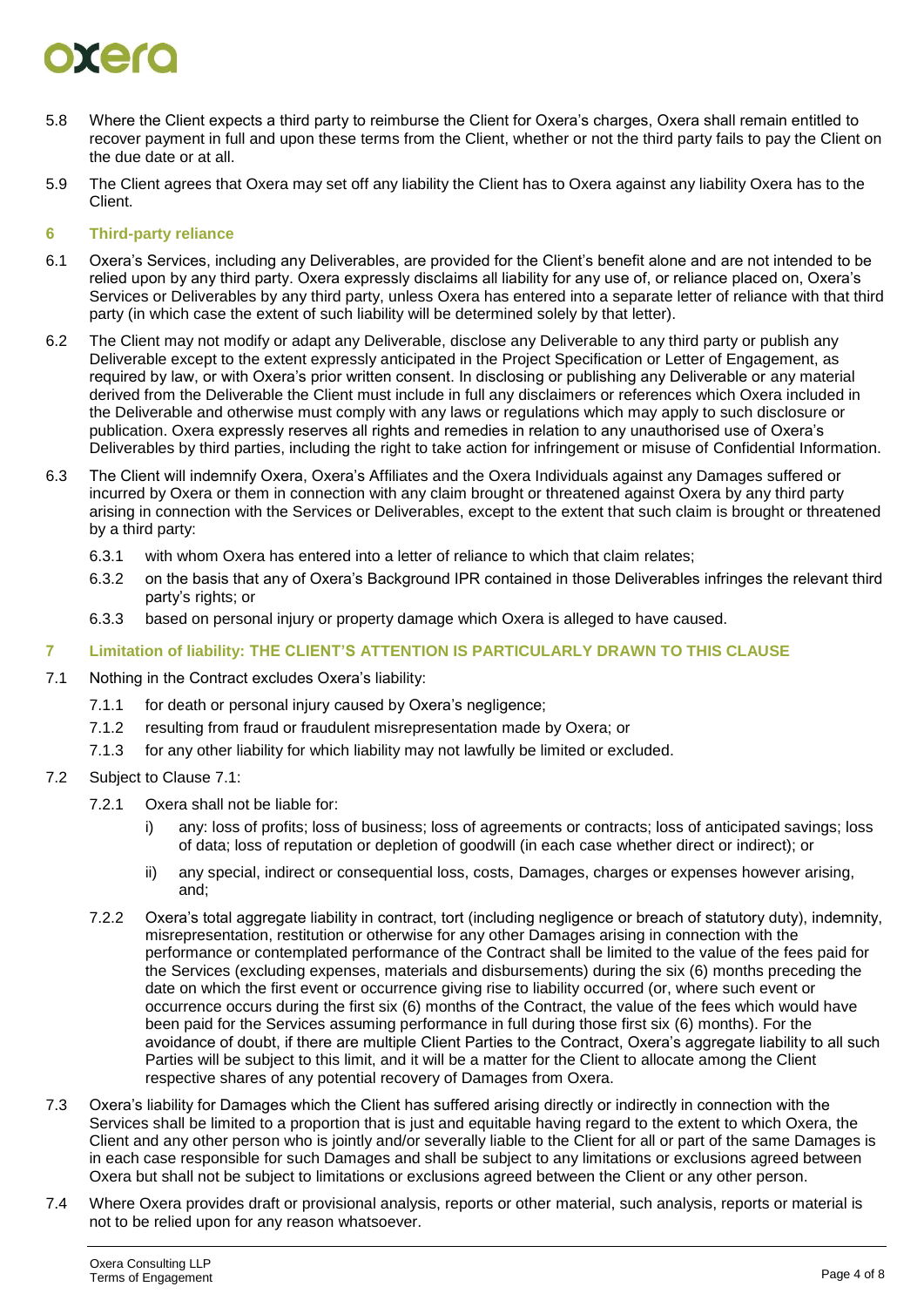# $\bullet$  is the set of  $\bullet$

- 7.5 Except as specifically stated in the Contract, all warranties, conditions and other terms implied by statute or common law, custom, trade usage, course of dealing or otherwise, in connection with Oxera's provision of the Services, are excluded to the fullest extent permitted by law.
- 7.6 No claim may be brought against Oxera in connection with the Services unless commenced within two (2) years after the date on which the Client became aware (or ought reasonably to have become aware) of the facts giving rise to the cause of action.
- 7.7 The Client acknowledges that Oxera's charges are calculated based on the risk profile assumed by Oxera taking into account the limitations and exclusions contained in this Clause [7.](#page-3-1)

#### **8 Investment and tax**

- 8.1 Oxera is not licensed in the conduct of investment business as defined in the Financial Services and Markets Act 2000. If the Client is considering a specific investment the Client should consult their broker or other investment adviser. Any views on investments Oxera expresses are intended to be generic only. Oxera will not be liable for or in connection with any specific investment decision made by the Client, and the Client accepts all risk and responsibility in relation to their investment decisions.
- 8.2 The Services that Oxera provides shall in no way constitute tax advice and any obligation on a business, including that of the Client either directly or indirectly, shall remain the sole responsibility of the Client to report or comply with any relevant legislation, including but not limited to the EU Council Directive 2011/16 (known as '**DAC 6**') or other legislation as applicable. Where Oxera believes that the Services it provides imposes an obligation to report to any relevant authority it shall notify the Client as soon as possible of its intention to report in order to comply with its obligations.

### **9 Insurance**

- 9.1 Oxera shall during the term of the Contract and for at least twelve (12) months after the Contract term has ended maintain the following insurance cover:
	- i) employers' liability;
	- ii) public/product liability; and
	- iii) professional indemnity insurance

in each case to a level of cover in accordance with good professional practice. Copies of Oxera's insurance certificates are available upon request.

### **10 Intellectual Property Rights**

- <span id="page-4-0"></span>10.1 All rights in Oxera's Background IPR shall remain with and be owned by Oxera.
- 10.2 Subject to Clause [10.1,](#page-4-0) all Intellectual Property Rights in the Deliverables shall remain with and be owned by Oxera. Oxera hereby grants to the Client a worldwide, non-exclusive, royalty-free licence under Oxera's rights in the Deliverables and in any associated Background IPR solely to the extent necessary for the Client to use the Deliverables for the Client's business purposes, subject to the restrictions in Clause [6.](#page-3-2)
- 10.3 All Intellectual Property Rights in the Client IPR shall remain with and be owned by the Client. The Client hereby grants to Oxera a worldwide, non-exclusive, royalty-free licence to use, modify and adapt the Client's IPR for the sole purposes of providing the Services and for Oxera's record-keeping purposes in relation to the Services.
- 10.4 If the Deliverables contain any third-party data, materials or other content which Oxera has sourced and included with the Client's approval, then all Intellectual Property Rights in such items ('**Third-Party IPR**') shall remain with their proprietor. Unless Oxera agrees otherwise with the Client, it will be the Client's responsibility to obtain, and to comply with, the Client's own licences in relation to the Client's proposed use of such Third-Party IPR.
- <span id="page-4-1"></span>10.5 The Client shall indemnify, keep indemnified and hold harmless at the Client's own expense Oxera, Oxera's Affiliates and the Oxera Individuals from and against any and all Damages suffered or incurred by Oxera or them in connection with any claim or allegation by a third party that Oxera's possession, use, modification or adaptation of the Client's IPR in accordance with the terms of the Contract infringes the Intellectual Property Rights of that third party.
- <span id="page-4-2"></span>10.6 Oxera shall indemnify the Client, keep the Client indemnified and hold the Client harmless at Oxera's own expense from and against any and all Damages suffered or incurred by the Client as a direct result of any claim or allegation by a third party that the Client's use of the Deliverables in accordance with the terms of the Contract infringes the Intellectual Property Rights of that third party.

10.7 In relation to the indemnities given in Clauses [6.3,](#page-3-3) [10.5](#page-4-1) and [10.6](#page-4-2) the indemnified Party shall:

10.7.1 promptly notify the indemnifying Party in writing with details of any relevant claim;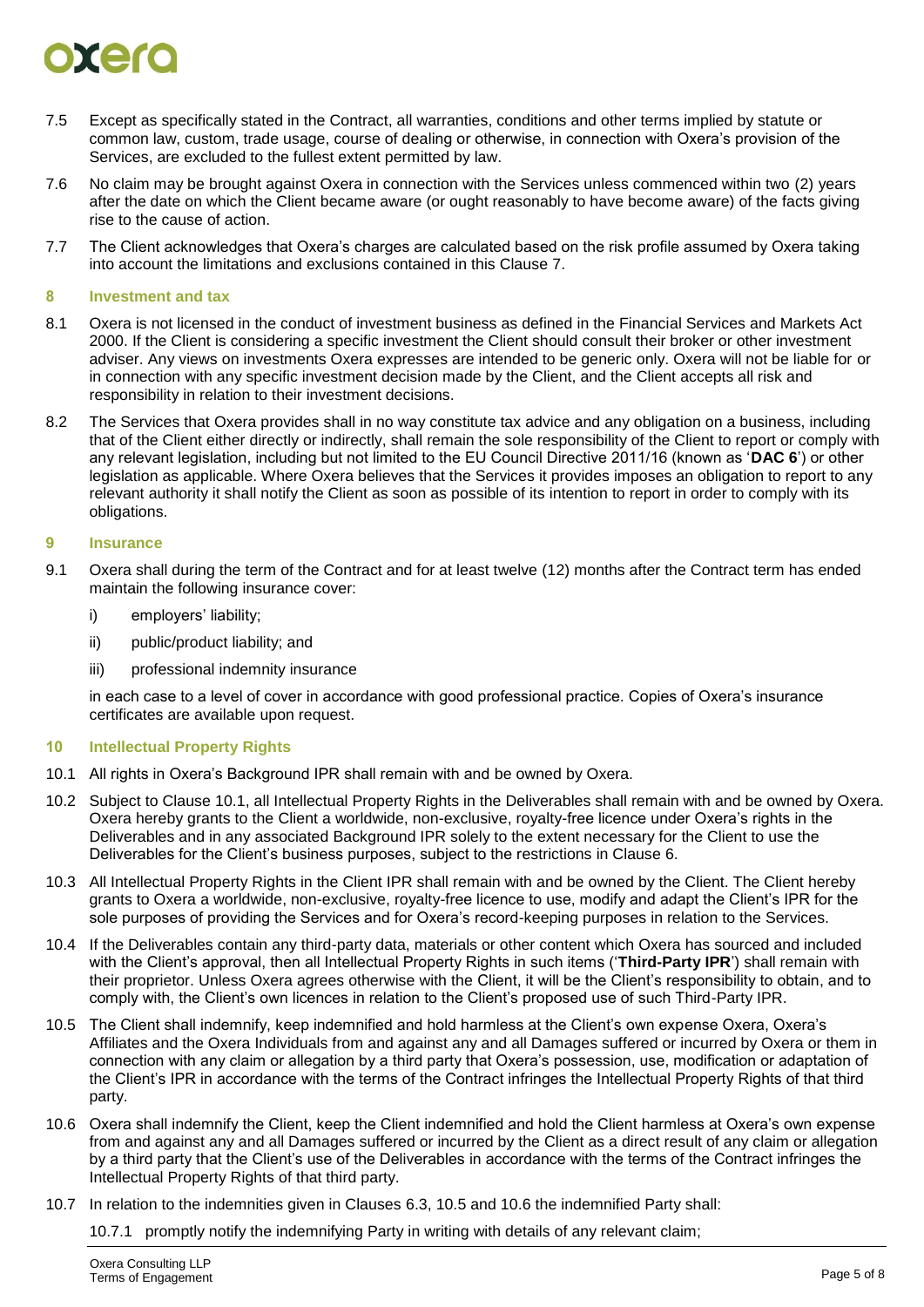

- 10.7.2 not make any admission in relation to the claim;
- 10.7.3 allow the indemnifying Party to have the conduct of the defence or settlement of the claim; and
- 10.7.4 give the indemnifying Party all reasonable assistance (at the indemnifying Party's expense) in dealing with the claim.

#### **11 Confidentiality**

- <span id="page-5-0"></span>11.1 The Recipient shall:
	- 11.1.1 use the Confidential Information only to perform its obligations and exercise its rights under the Contract;
	- 11.1.2 maintain the Confidential Information of the other Party in secure conditions, taking no less care than it takes to protect its own Confidential Information;
	- 11.1.3 restrict disclosure of such Confidential Information to:
		- i) such of its employees, Affiliates, agents, consultants or sub-contractors (including the Project Team) as need to know the same for the purpose of exercising its rights and performing its obligations pursuant to the Contract; or
		- ii) its legal and professional advisers for the purposes of taking advice;

and shall ensure that such persons are subject to obligations of confidentiality and non-use equivalent in effect to those in this Clause [11.1.](#page-5-0)

- 11.2 The Recipient may disclose Confidential Information to the extent required by law or any legal or regulatory authority or court of competent jurisdiction, provided that to the extent permitted by law it notifies the Disclosing Party as early as possible, doing so to allow the Disclosing Party to take action to resist the disclosure request.
- 11.3 Both the Client and Oxera may use electronic media to correspond or transmit information and such use will not in itself constitute a breach of any confidentiality obligations. In particular, the Client acknowledges that Oxera uses a cloud-based IT infrastructure and that Confidential Information disclosed to Oxera may be hosted by: i) Microsoft Ireland Operations Ltd (in connection with the provision of cloud-based Office 365 services, including email); and ii) NetSuite Ltd (the provider of Oxera's enterprise management system which hosts project-related emails, documents and contact information).
- 11.4 While Oxera shall make every endeavour to secure Oxera's IT systems, Oxera cannot guarantee the security of these systems, nor that of any electronic communications or external server or system on or through which the Client's Confidential Information may be stored or processed. Oxera will not be liable to the Client in connection with any disclosure of the Client's Confidential Information or personal data as a result of any interception of communications, attack on Oxera's IT systems or those of Oxera's service providers, theft or loss of Oxera's devices or computer virus or other harmful code except to the extent caused by Oxera's negligence. If the Client has specific concerns about transferring sensitive information via email then Oxera shall agree other transfer protocols with the Client.
- 11.5 Upon termination of the Contract each Party shall forthwith destroy or, at the request of the other Party, return all information and materials belonging to the other Party in its or its contractors' or agents' possession, custody or control, including all Confidential Information of the other Party, provided that each Party may retain a single copy of such information or materials to meet legal, professional or regulatory requirements and neither Party shall be obliged to remove such information or materials from an electronic archival or back-up system if the archive or back-up will be overwritten automatically within a reasonable period of time. Any retained information or materials shall be subject to continuing obligations of confidentiality as set out in this Clause.
- 11.6 Oxera reserves the right to publicise the fact that the Client is Oxera's Client.

### **12 Conflicts of interest**

- 12.1 If Oxera is engaged by the Client and providing Services to the Client in relation to a particular matter, Oxera shall not accept any engagement with a third party in relation to the same matter if Oxera determines that there is, or is likely to be, a conflict of interest between the Client's and that third party's respective interests in that matter, unless the Client has consented to Oxera doing so.
- 12.2 Otherwise, Oxera reserves the right to provide services to any other person at any time, including any person who may be engaged in activities similar to or in competition with the Client.
- 12.3 Oxera may, at its discretion, decline to provide Services to the Client or cease to provide Services to the Client in relation to any matter where to do so would, in Oxera's reasonable opinion, create a possibility of a conflict of interest or a breach of any contract in place with a third party. If Oxera ceases to provide Services for this reason, the Client shall be liable to Oxera for any charges incurred by Oxera before Oxera became aware of the possibility of such conflict or breach unless Oxera, in its discretion, agrees otherwise.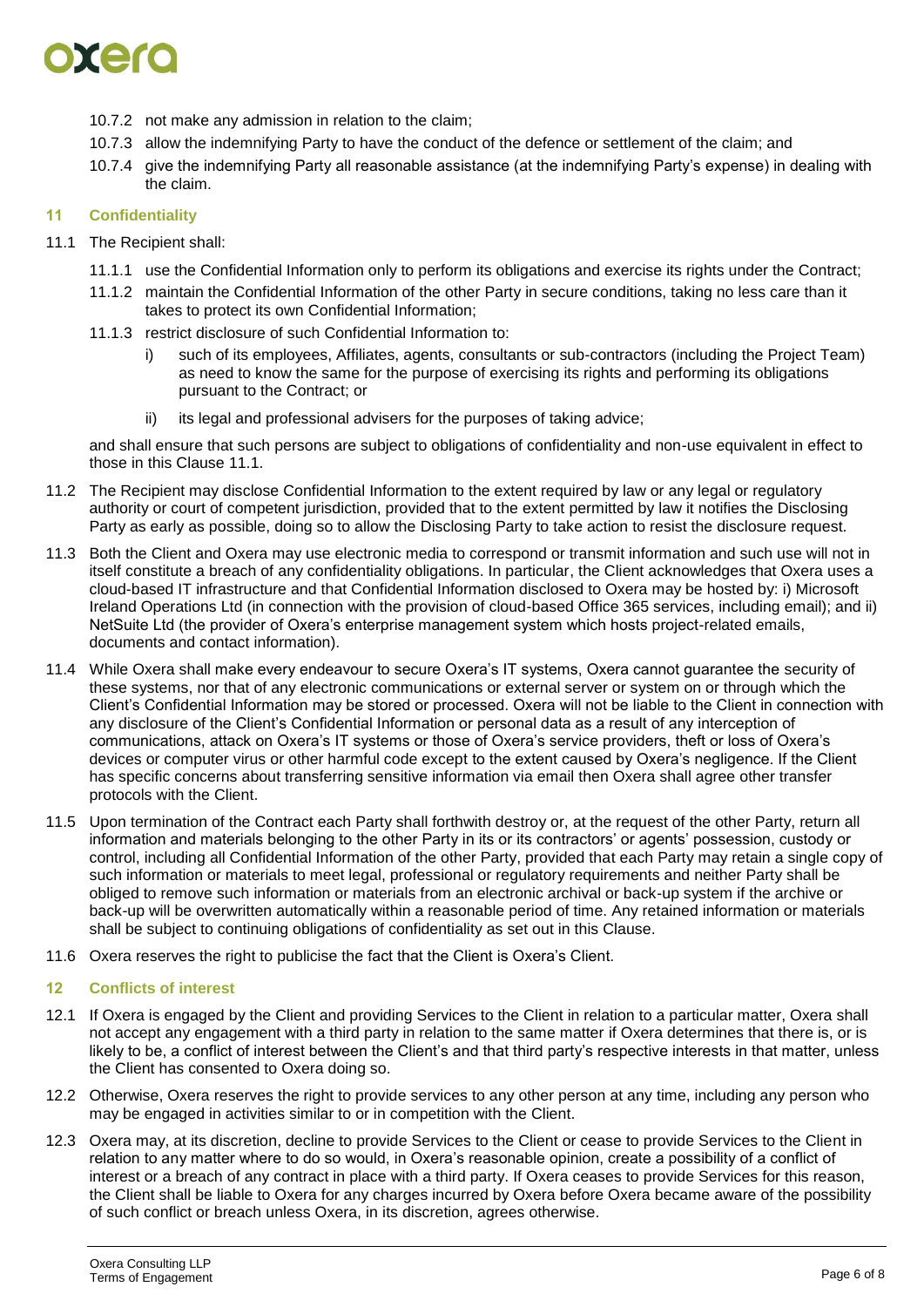# oxero

12.4 Where Oxera has declined or ceased to provide Services to the Client because Oxera determines that a conflict of interest or breach of Contract is possible, Oxera may continue to provide services to the relevant third party.

# **13 Term and termination**

- 13.1 The Contract shall commence on the date of the Client's acceptance of the Letter of Engagement as set out in Clause [2](#page-1-0) and shall, unless terminated earlier for any reason, continue until the Services are completed.
- <span id="page-6-0"></span>13.2 Without limiting any other rights or remedies to which the Parties may be entitled, either Party may terminate the Contract with immediate effect on written notice to the other if:
	- 13.2.1 the other Party commits a material breach of any of the terms of the Contract and (if such a breach is remediable) fails to remedy that breach within twenty-eight (28) days of that Party being notified in writing of the breach;
	- 13.2.2 the other Party becomes insolvent or suspends payment of its debts or enters into any composition or any other voluntary arrangement with its creditors or convenes a meeting of its creditors or suffers any distress or execution to be levied on any part of its property, undertaking or assets or ceases or threatens to cease to carry on its business or to trade or enters into liquidation (whether voluntary or otherwise) or has a winding-up, receiving or administration order made against it or has a receiver or manager or administrator or trustee appointed over any of its property, assets or undertaking or makes any arrangement or composition with its creditors or makes an application to a court of competent jurisdiction for the protection of its creditors in any way or becomes bankrupt; or
	- 13.2.3 the other Party takes or suffers any event or action similar to or analogous with those set out in Clause [13.2.2](#page-6-0) in any jurisdiction other than England.
- 13.3 Termination of the Contract, however arising, shall not affect or limit the accrued rights of the Parties as at termination or the continuation of any provision expressly stated to survive or implicitly surviving termination. In particular, Clauses 6 to 11 (inclusive) and 14 to 19 (inclusive) shall survive termination.
- 13.4 All payments payable to Oxera under the Contract shall become due immediately upon the termination of the Contract, despite any other provision. This condition does not limit any right to claim for interest under the law, or any such right under the Contract.

### **14 Data protection**

- 14.1 In almost all circumstances, Oxera is a data controller in its own right in relation to any personal data the Client provides to Oxera for the purposes of providing the Services. Additionally, any of Oxera's Affiliates may receive that personal data (either because their personnel are involved in providing the Services, or due to the shared infrastructure and activities within Oxera) and will likewise be a data controller in relation to that data, either jointly with Oxera or in their own right. Oxera and Oxera's Affiliates will each comply with Oxera's legal obligations in relation to such data (including those set out in the General Data Protection Regulation ('**GDPR**') and the Data Protection Act 2018 ('**DPA**')) and will use such data in accordance with Oxera's privacy notice set out at [https://www.Oxera.com/privacy/.](https://www.oxera.com/privacy/) The Client must ensure that any provision by the Client to Oxera of such personal data is lawful.
- 14.2 In rare circumstances, Oxera may act as a data processor on behalf of the Client (for example, if Oxera's Services involve Oxera temporarily handing or using databases or records within systems under the Client's sole control). Where this is the case, Oxera shall enter into its standard data processing agreement with the Client, sufficient to address the requirements of Article 28 GDPR and equivalent provisions in the DPA.

### **15 Freedom of information and environmental information regulations**

- 15.1 If the Client receives a request under the Freedom of Information Act 2000 ('**FOIA**') or the Environmental Information Regulations 2004 ('**EIR**') in relation to information relating to Oxera or which includes any of Oxera's Confidential Information, the Client shall inform Oxera by written notice of the request as soon as practicable and in any event within five (5) Business Days after receipt of the request. Such notice must detail the nature of the information requested including the date of the request, the name of the requestor (to the extent it is lawful to disclose this to Oxera), and details of any information that the Client is considering releasing to the requestor.
- 15.2 If the Client determines that any such information (including Oxera's Confidential Information) must be disclosed pursuant to the FOIA or EIR, the Client shall notify Oxera by written notice of that decision at least five (5) Business Days before disclosure. Such notice shall include details of the information which the Client proposes to disclose.
- 15.3 The Client shall, prior to disclosing any such information under the FOIA, EIR or otherwise, promptly consult with Oxera and take Oxera's views into account.

### **16 Disputes and mediation**